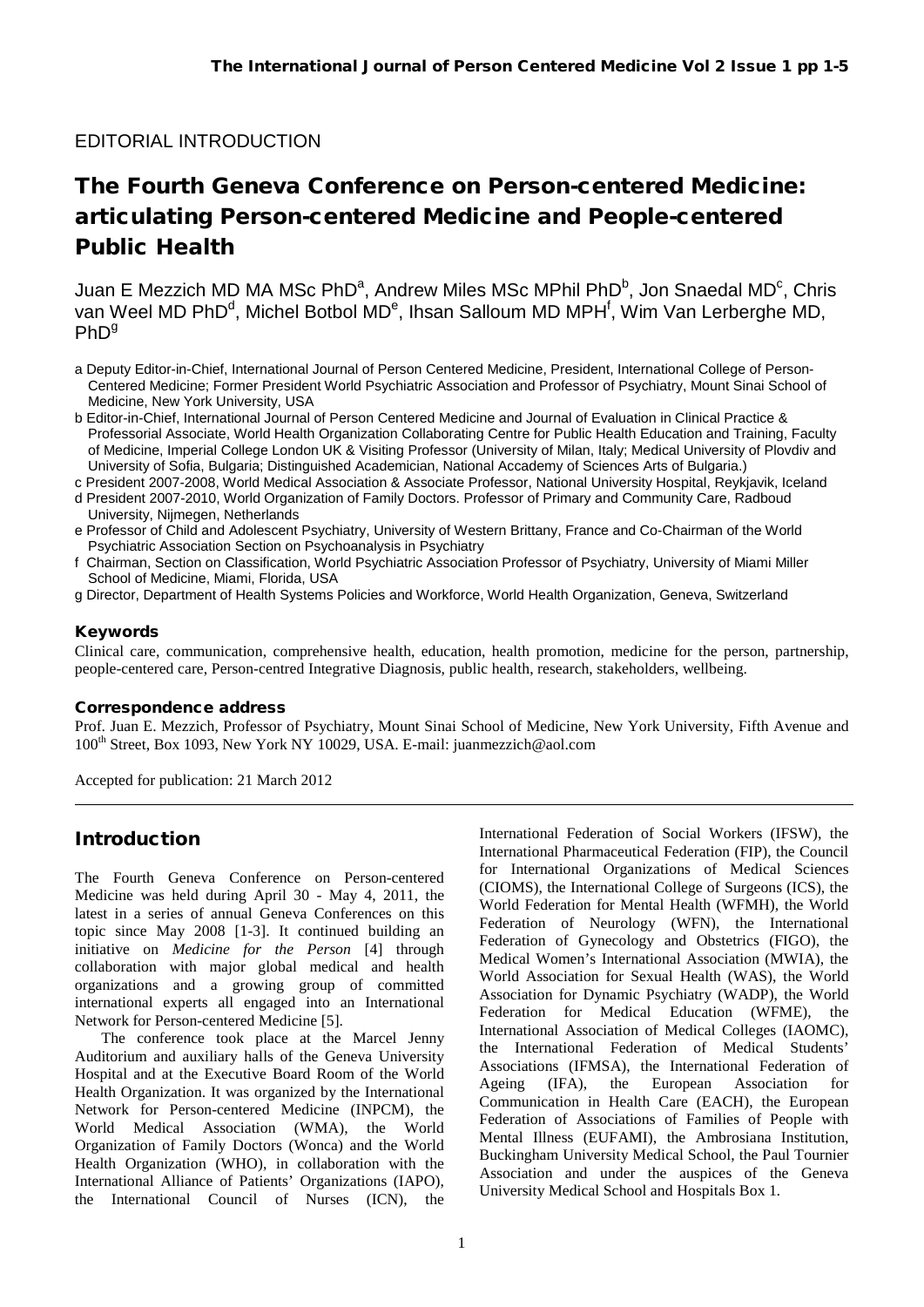

### Box 1 Logos of the institutions collaborating in the organization of the Fourth Geneva Conference on Person-centered Medicine.

Under the overall theme of *Articulating Personcentered Clinical Medicine and People-centered Public Health,* stimulated by the WHO World Health Assembly Resolution promoting people-centered care [6], the Fourth Geneva Conference on Person-centered Medicine examined, through a set of diverse sessions, how the values and clinical care practices of person-centeredness could be organized in diverse settings, from the bedside to the community.

The Conference Core Organizing Committee was composed of: J.E. Mezzich (President, International Network for Person Centered Medicine), J. Snaedal (World Medical Association President 2007-2008), C. van Weel (World Organization of Family Doctors President 2007- 2010), M. Botbol (World Psychiatric Association Psychoanalysis in Psychiatry Section Co-Chairman), I. Salloum (World Psychiatric Association Classification Section Chairman) and W. Van Lerberghe (WHO Health Systems Governance and Service Delivery Director). Also collaborating organizationally were: O. Kloiber (WMA Secretary General), A.M. Delage (WMA Secretariat), M. Dayrit (WHO), R. Kawar (WHO) and J. Dyrhauge (WHO).

Financial or in-kind support for the Conference was provided by: 1) the International Network for Personcentered Medicine (core funding); 2) the World Health Organization (covering invited participants' travel and accommodation expenses and some secretarial and logistic services); 3) University of Geneva Medical School (auditorium services and coffee breaks); 4) Paul Tournier Association (the conference dinner); 5) The World Medical Association (local secretariat and printing services) and 6) participants' registration fees.

## Pre-conference workmeetings

The first workmeeting on April 30, 2011 focused on three substantive projects related to the informational framework of the INPCM. These included a presentation on the

launching of the *International Journal of Person Centered Medicine* (IJPCM) as a joint venture of the INPCM edited by Professor Andrew Miles and published by the University of Buckingham Press UK. The first volume of the *Journal* has already been published and subsequent issues are in preparation with papers submitted from across the world. The second presentation provided an overview on the updated INPCM institutional website and interactions with related ones, while the third presentation offered an overview on the bases for the development of a bibliographical clearing house and institutional database.

The second workmeeting was dedicated to the development of Person-centered Clinical Care Guidelines. This project was undertaken from a range of perspectives such as pediatrics, family practice, research, programmatic and patient vantage points. The attendees were engaged in stimulating discussions on the conceptualization and role of guiding principles within the context of person-centered medicine.

The first workmeetings on May 1, 2011, paid detailed attention to the topic of Person-centered Integrative Diagnosis (PID). An overview of the current status of PID development was followed by 11 brief presentations and discussions addressing the major aspects and domains of the PID. These included diagnostic assessment procedures, such as utilizing categories, dimensions and narratives, the evaluators and the assessment process involving interactions among clinicians, patients and carers. The presentations also reviewed the PID domains: disorders and comorbidity, disabilities and functioning, positive health and wellbeing, experience of illness and health, contributors to illness and health (etiopathogenic and risk factors as well as strengths and protective factors). This workmeeting concluded with discussions on diagnostic summary, treatment planning, case illustrations and validation of the PID model and guide.

The second INPCM workmeeting on May 1, 2011, highlighted person-centered special developments. These included a pediatric diagnostic model, the revision of the Latin-American Guide of Psychiatric Diagnosis, a French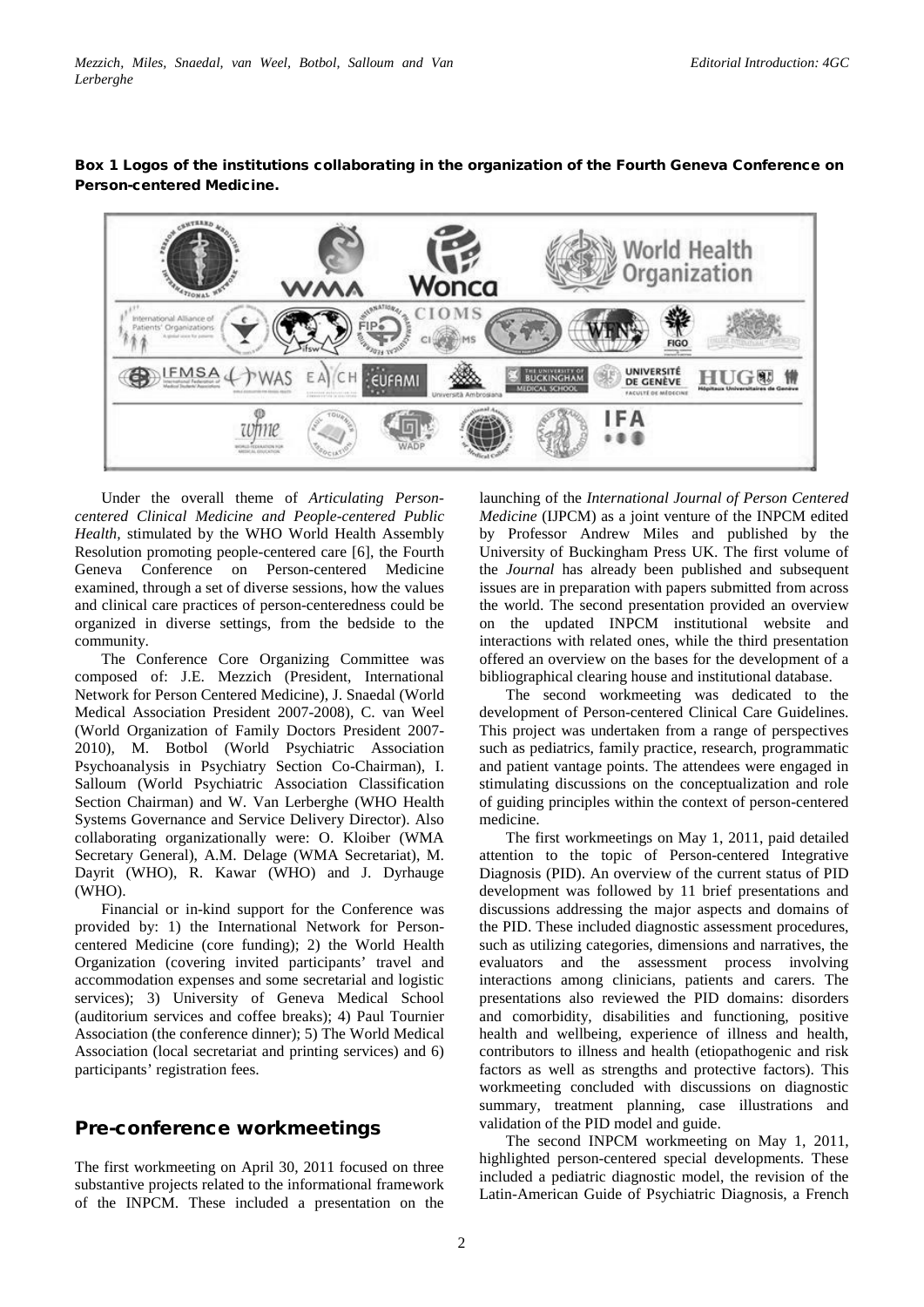diagnostic project, a person-centered partnership project, a South Asian project, a World Federation for Mental Health-INPCM collaborative project, person-centered care for people abusing substances and a Mexico-INPCM collaborative project on person-centered care on chronic diseases and a Janus Project for person-centered young health professionals.

### Core conference – Day 1

The Core Conference was opened on May 2 2011, by Prof. Panteleimon Giannakopoulos, Vice-Dean of the Geneva University Medical School and by Dr. Hernan Montenegro on behalf of Dr. Carissa Etienne, WHO Assistant Director General for Health Systems and Services. They were joined in the presidium by the core members of the Organizing Committee.

## Opening address

*The Opening Address* was delivered by the INPCM President, who presented a progress report on institutional achievements and horizons. He highlighted the Network's growing number of participating international organizations from 10 in our inaugural 2008 Geneva Conference, to 27 in our fourth annual event. He emphasized the presence of the World Medical Association which inspired and supported the INPCM from its inception and the World Health Organization which has agreed since 2010 to co-organize the Geneva Conference, given that people-centred care is one of the policy directions for the renewal of primary healthcare approved by the World Health Assembly in 2009 (WHA62.12) and which has commissioned INPCM to undertake a study on the systematic conceptualization and measurement of person- and people-centered care. At the same time, the INPCM scholarly community is moving forward with the procedural construction of person-centered medicine as exemplified by the recent publication of the Personcentered Integrative Diagnosis model in the *Canadian Journal of Psychiatry* [7]. An institutional landmark was the launching in May 2011 of the *International Journal of Person Centered Medicine* [8] which is already enhancing immeasurably the prospects for our initiative on Medicine for the Person.

## The scientific program

#### First session

The first session of the scientific program was a *Symposium on the Person-centered and Contextualized Study of Disease*. The first two speakers reviewed epistemological and conceptual perspectives, prioritizing phenomenological narratives, in order to broaden the theoretical framework beyond reductionistic biological and behavioral approaches. They also examined possibilities to

study disease in a robust and rigorous manner that respects the subjectivity, context and uniqueness of the patient's experience. The other two presentations examined dementia and public health and revealed the feasibility and usefulness of multi-level person-centered approaches. Emerging as convergent recommendations were the need to develop single subject studies, integration of quantitative and qualitative findings and assessment measures informed by comprehensive theories (such as the one used in the Person-centered Integrative Diagnostic model).

#### Second session

The second scientific session addressed the *Components of Care in Person-centered Medicine*, making clear that in addition to illness- focused treatment, good medical care also involves understanding and support, education and counseling, as well as prevention and health promotion.

A considerable body of evidence was summarized indicating that crucial elements of clinician-patient interaction such as empathy, respect, acceptance, nonjudgmental attitudes, openness, information-sharing and joint decision-making may lead to greater patient satisfaction, acceptance of treatment and better health outcomes. Also emphasized was the importance of building trust and striving to attain professional competence, ethics, faithfulness and effective communication and collaboration.

#### Parallel and sequential sessions

Six sessions in parallel and sequential arrangements followed in the program, involving interactive workshops, brief oral presentations and INPCM project discussions.

- The interactive workshop on *Enhancing Personcenteredness in Diagnosis and Treatment Planning* showed how these two crucial aspects of medical practice can become a powerful tool to enhance personcenteredness. This is certainly the case for diagnosis if this is considered as a process going beyond a mere nosographical effort. The Person-centered Integrative Diagnostic model carries this process out through the articulation of health status, experience of health and factors contributing to health, the consideration of both positive and ill aspects of health at each level and adding narratives to categorical and dimensional descriptions. Although sometimes neglected by clinicians as burdensome administrative paperwork, a treatment plan can become a very helpful instrument to bring about person-centered medicine. It is based on a shared understanding of the patient's health goals and the identification of biopsychosocial barriers that may interfere with positive outcomes.
- The interactive workshop on *Research on Clinical Communication* focused on practical conditions to promote international research on communication. It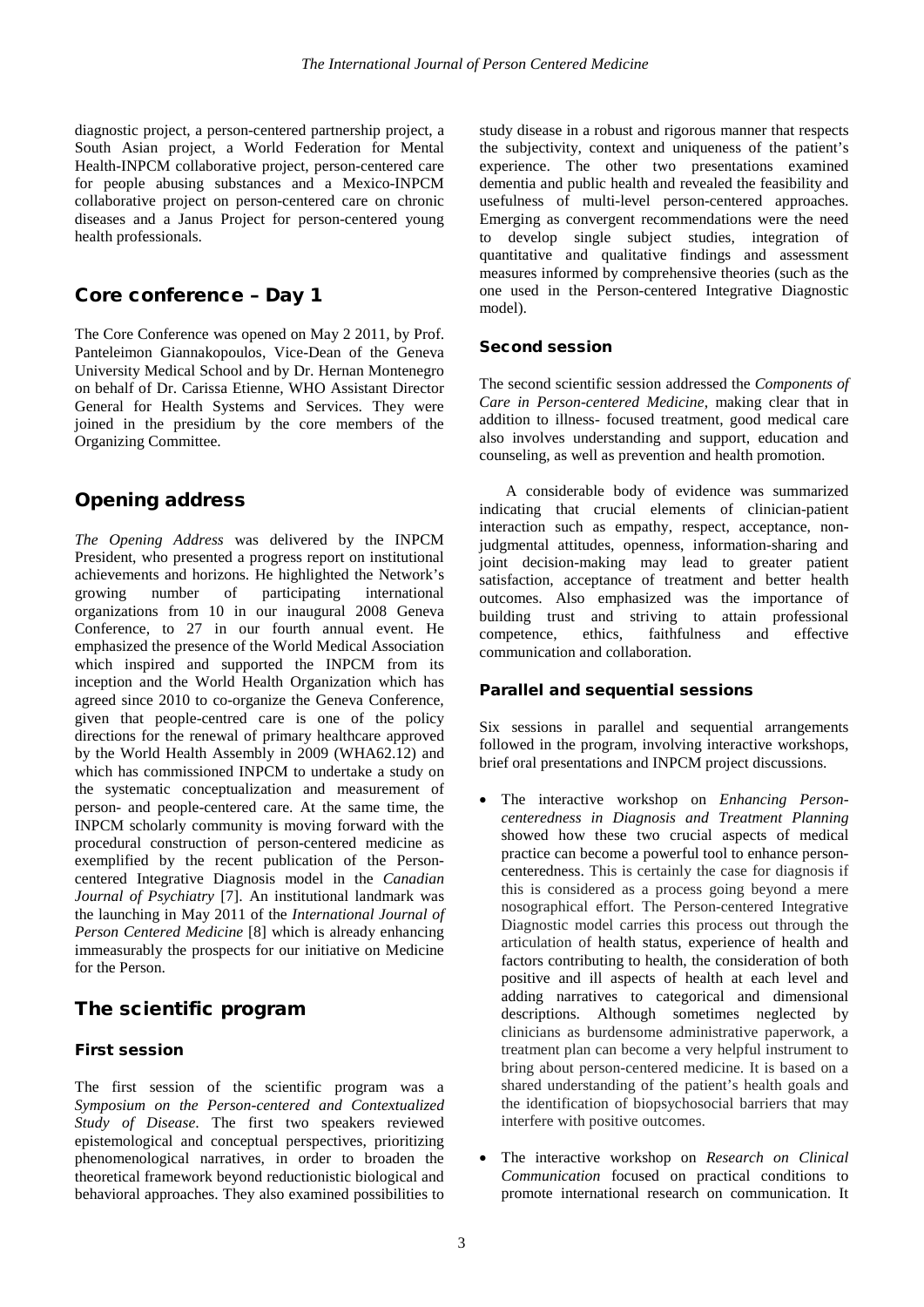offered vivid examples on the 'pros' and 'cons' of observational research on clinical consultations and stimulated participants to consider conducting such projects.

- The interactive workshop on the *Person with the Disease at the Center of Teaching* presented Western European, Eastern European and North American approaches to introduce person-centeredness in medical education. In addition to interesting particularities in these regional approaches, joint emphasis was given on the need to train students in empathy, subjective observation, communication and relational skills and the need to achieve these skills through early and supervised contacts with patients.
- The interactive workshop on *Advancing Well Being and Health Promotion* reviewed the place and enhancement of positive health in person-centered medicine at individual and public health levels. Work on personality development appeared to be helpful in this regard. Applications to disabled persons and to work in low resource countries were also discussed, highlighting WHO concerns and experience.
- A session presenting *Brief Oral Contributions to the Advancement of Person-centered Care*, was generated by participants at large. The topics discussed included the importance of context and method in personcentered medicine, experiences from Cyprus' medical education, the teaching of person- and family-centered care in a New York pediatrics residency program, a personal account of experienced disability in the UK, combating fragmentation through integration of health services in the Americas, primary care in the East Mediterranean Region, a case study from Bulgaria, fertility care in the Netherlands, person-centered psychiatry in Russia, British perinatal psychiatry, an orthogonal personality assessment procedure from Puerto Rico and person-centered young health professionals' perspectives.
- A session with *Complementary INPCM Workgroups Meetings* was also held. It discussed the advancement of Diagnostic Projects, Clinical Care Guidelines, the Partnership Project (linking professionals with users and carers) and collaboration with the World Federation for Mental Health.

## General Assembly

The *General Assembly* of the International Network of Person-centered Medicine (INPCM) then took place. It was attended by 45 colleagues acting as either representatives of major international organizations or individual scholars. Brief presentations were made on the Geneva Conferences process and the emergence and advancement of the INPCM, as well as on the development and launching of the *International Journal of Person* 

*Centered Medicine*. The main agenda item was the presentation and discussion of an Institutional Plan that reviewed the organization's identity, mission, activities, structure, governance and support. An International College of Person-centered Medicine was established as institutional successor of the INPCM and the Board was asked to take steps to implement it and report to the 2012 General Assembly. The General Assembly approved this Developmental Plan by acclamation. A Conference Dinner at a typical Geneva restaurant organized by the Paul Tournier Association followed.

## Core conference – Day 2

### The scientific program

### First session

The second day of the core conference was held at the WHO Executive Board Room and commenced with a *Session on Making Progress in People-centered Care: Country Experiences* with the aim of identifying health system conditions that are conducive for people-centred care. It opened with an address by Dr. Carissa Etienne, WHO Assistant Director General, who insisted on the necessity to link person-centered clinical medicine with people-centered public health and to involve a wide range of professional and patient organizations to implement and promote such perspectives. Relevant experiences from four countries (New Zealand, Spain, Chile, and Uganda) were then presented, followed by an analysis of these cases in terms of aspects of people-centredness that were addressed and ending with a final synthesis of main lessons learnt.

### Second session

The aim of the second *Session on Systematic Conceptualization and Progress Measurement* was to identify and obtain agreement on metrics for measuring progress towards people-cenetred care. In the first presentation, INPCM presented the results of a study that was commissioned by WHO. It involved a substantial literature review and the engagement of a broad international array of health professionals and some patient and family representatives through a Delphi method and other systematic consultational approaches. This yielded a preliminary person-centered care index, which was subjected to initial content validity and applicability evaluations. The second presentation from Australia was on the People-centred Health Care National Indicators Project which is a WHO initiative for the Western Pacific and South-East Asia Regions that resulted in a regional policy framework on people-centered care and is currently developing related monitoring indicators. The final presentation was delivered by colleagues in Belgium and the Netherlands on operationalizing the concept of peoplecentered care and this also involved a proposed indicators matrix.